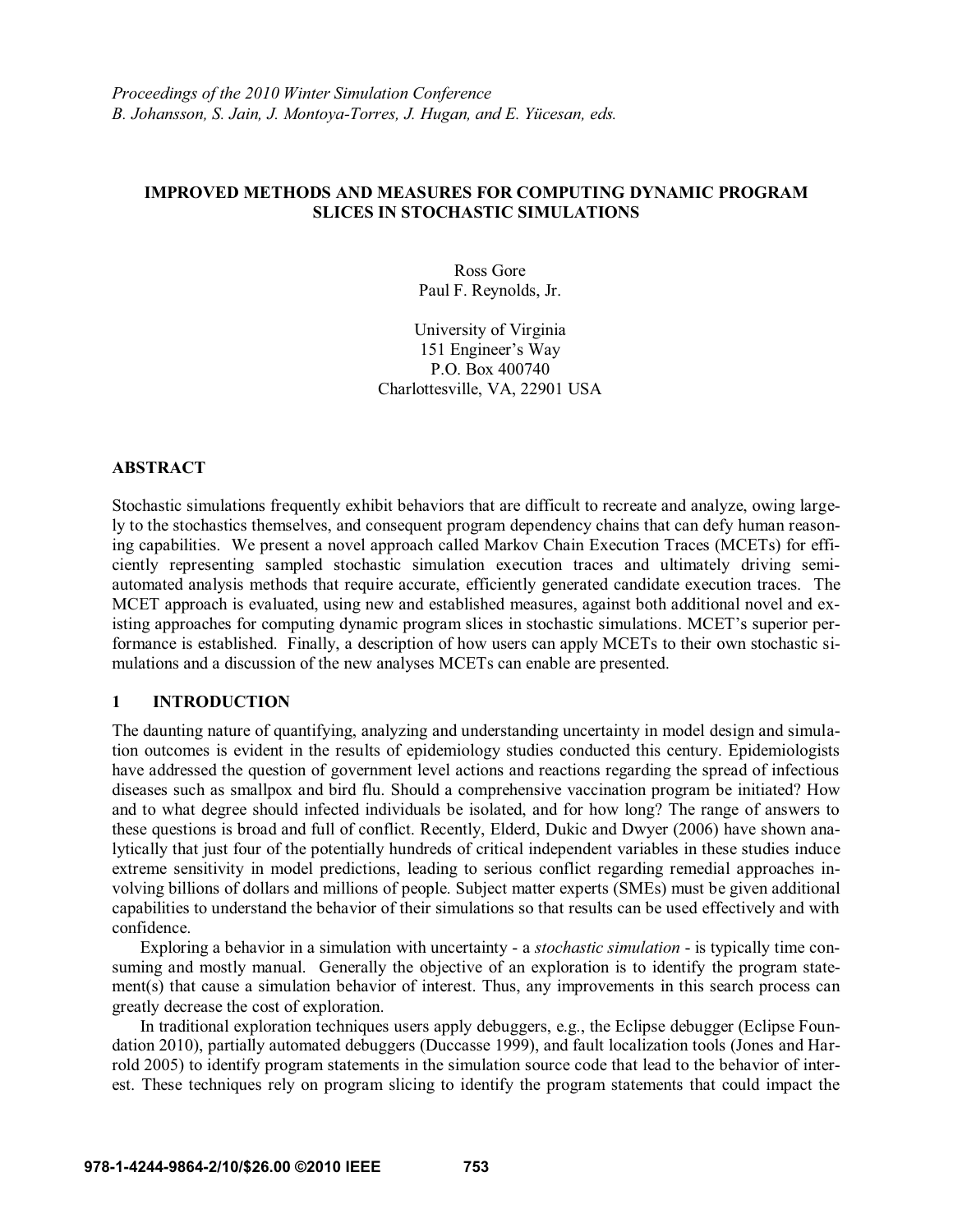behavior under exploration. Unfortunately, the program slicing methods employed in these tools are not the best choice for stochastic simulation analysis, as we argue next.

Program slicing is a decomposition technique that extracts statements *relevant* to a particular computation within the program or simulation (Weiser 1984). A program slice provides the answer to the question, "What program statements affect the computation of variable *v* in line number *l*?" (Binkley and Gallagher 1996). In a program *x*, a program statement *s* is *relevant* to a variable *v* in line number *l* if *s* lies on the path, according to data and control flow dependences, to the computation of  $\nu$  in line number *l*. For a program *x*, that employs random variables (a stochastic program), and a specified input *i*, it is possible that for some executions  $x(i)$ , *s* will be relevant to the computation of *v* in line number *l* and for other executions  $x(i)$ , *s* will not be relevant to the computation of *v* in line number *l*. Current methods and measures of relevance are unable to capture this variability. This is the *stochastic simulation – dynamic program slicing problem*.

In order to accurately and realistically evaluate the effectiveness of candidate solutions to the stochastic simulation dynamic program slicing problem, we present two new measures: *cumulative relevance* and *expected relevance*. Also, we present several different methods to address the stochastic simulation program slicing problem and evaluate them, using our two new measures as well as the established measure of efficiency, all for three published stochastic simulations.

The most promising method, by our measures, is one first presented here: Markov Chain Execution Traces (MCETs). MCETs form a Markov Chain model of a sample of execution traces for a stochastic simulation given a specified input. Once an MCET is created a trajectory through that MCET can be simulated yielding an execution trace that is *representative* of the observed executions. The resulting trace is *representative* in the sense that: 1) every program statement that occurs in the samples has the possibility of being included, 2) the order and the control-flow structure of the statements in the trace reflect that of the samples and 3) the trace is likely to contain program statements and control flow structures from most of samples.

Work related to the MCETs and program slicing is presented in Section 2. Section 3 provides the details of how MCETs are constructed and how a trajectory through the MCET is simulated to create a representative execution trace. In Section 4, the details of established and new methods to address the dynamic program slicing – stochastic simulation problem and the two new evaluation measurers are presented. Section 5 describes the evaluation of these methods for three published stochastic simulations. Finally, in Section 6, we summarize our contributions and discuss future work.

### **2 RELATED WORK**

MCETs draw on the areas of Markov chains, software testing and program slicing. In this section we review work in each of these areas and describe how it relates to MCETs.

### **2.1 Markov Chains**

A Markov chain is composed of a set of states,  $S = \{s_1, s_2...s_n\}$  where  $|S| = n$  and *P*, a *n* x *n* transition

probability matrix,  $P =$  $p_{11} \ldots p_{1n}$ *pi*<sup>1</sup> *pij pin*  $p_{n1} \dots p_{nn}$  $\overline{\phantom{a}}$  $\mid$   $\mid$  $\begin{bmatrix} I \\ I \end{bmatrix}$ ן  $\perp$  $\cdot$ *i*. Each entry,  $p_{ij}$ , in *P* represents the probability of moving from the

current state  $s_i$  to the next state  $s_j$ . Each move is called a step. The probability of stepping from  $s_i$  to  $s_j$ depends only on the current state  $s_i$ , not on any previous state (Meyn and Tweedie 2009). Markov chains have been successfully applied in modeling and simulation for likelihood ratio gradient estimation (Glynn 1987), simulation optimization (Olafsson and Shi 1999) and rare-event simulation (Heidelberger 1995). One of the applications that closely resembles MCETs is the use of Markov Chains to generate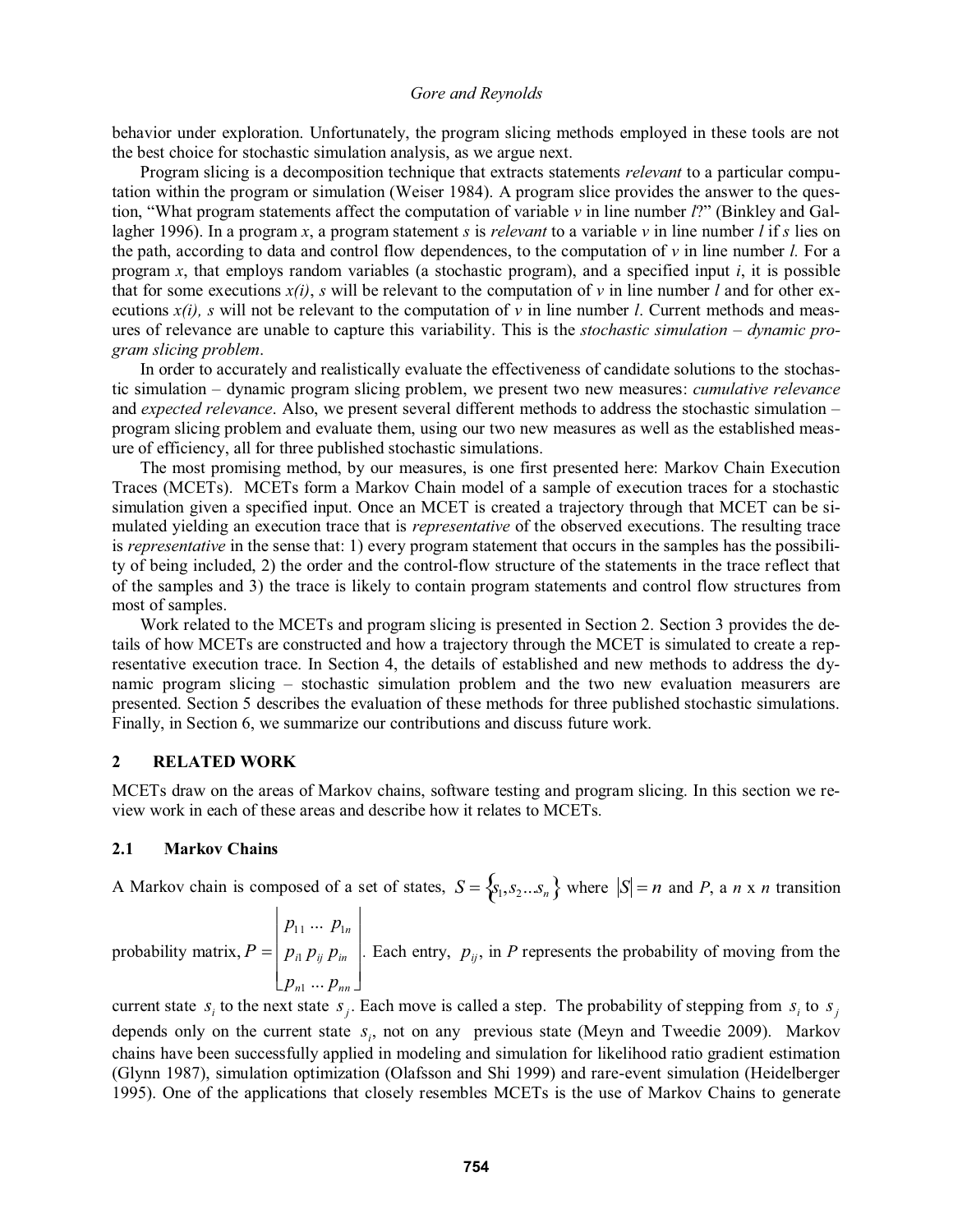"realistic" or "representative" text documents (Kenner and Joseph 1984, Hartman 1996). MCETs employ Markov chains in a similar manner to generate representative execution traces of stochastic simulations.

# **2.2 Statistical Software Testing**

Markov Chains have also been shown to be a valuable resource in the statistical software testing community. It is impossible to test most modern software systems completely because the application of every input combination or scenario (exhaustive testing) is often infeasible. The implication for testing is that only a small subset of the possible input space can be exercised before release. As a result statistical testing is used to explore software functionality (Whittaker and Thomason 2000). In statistical testing of software all possible uses of the software, at some level of abstraction, are represented by a statistical model. The application of Markov Chains as the statistical model enables the generation of test cases that are representative of real-world use cases once the software is deployed. Within the statistical software testing community the application of Markov Chains has enabled several new analyses (Whittaker and Thomason 2000). We expect MCET will create similar opportunities within the stochastic simulation community. These opportunities are discussed as opportunities for future work in Section 6.

# **2.3 Static and Dynamic Program Slicing**

Program slicing is a decomposition technique that extracts statements relevant to a particular computation within the program (Weiser 1984). An important distinction is that between static and dynamic slices. Figure 1 (a) shows an example program that reads an integer input n, and computes the sum and the average of the first n positive numbers. If the sum of the first n integers is evenly divisible by n the program assigns -1 to x. Otherwise the program assigns sum to x. The criterion for a static slice is a 2-tuple consisting of {line number of statement *s*, the name of variable  $v$ }, where *v* is the variable of interest and *s* is the statement of interest. Figure 1 (b) shows a static slice of this program using criterion  $\{13, x\}$ . Slices are computed by identifying consecutive sets of transitively relevant statements, according to data and control flow dependences (Tip 1995). Only statically available information is used for computing slices; hence, this type of slice is referred to as a *static* slice.

|                |                       | 1              |                       |                |                           |
|----------------|-----------------------|----------------|-----------------------|----------------|---------------------------|
|                | $read(n)$ ;           |                | $read(n)$ ;           | 1              | $read(n)$ ;               |
| $\overline{2}$ | $i := 1$ ;            | $\overline{2}$ | $i := 1;$             | $\overline{2}$ | $i := 1;$                 |
| 3              | $x := 0;$             | 3              | $x := 0;$             | 3              | $x := 0$ :                |
| 4              | $sum := 0$ ;          | 4              | $sum := 0$ ;          | 4              | $sum := 0$                |
| 5              | average $:= 0;$       |                |                       |                |                           |
| 6              | while $i \leq n$      | 6              | while i<= n           | 6              | while $i \leq n$          |
| 7              | $sum := sum + i;$     | 7              | $sum := sum + i;$     | 7              | $sum := sum + i;$         |
| 8              | $i := i + 1;$         | 8              | $i := i + 1;$         | 8              | $i := i + 1$ ;            |
| 9              | end                   | 9              | end                   | 9              | end                       |
| 10             | if $(sum mod n == 0)$ | 10             | if $(sum mod n == 0)$ |                | 10 // (sum mod $n == 0$ ) |
| 11             | $x := -1$ ;           | 11             | $x := -1$             | 11             | $x := -1$                 |
|                | else                  |                | else                  |                |                           |
| 12             | $x := sum;$           | 12             | $x := sum;$           |                |                           |
| 13             | print $(x)$ ;         | 13             | print $(x)$ ;         | 13             | print $(x)$ ;             |
| 14             | average $:=$ sum/n;   |                |                       |                |                           |
| 15             | print (average);      |                |                       |                |                           |

Figure 1(a): a) An example program. (b) A static slice of the program using criterion  $\{13 \text{ x}\}\text{.}$  (c) A dynamic slice of the program using criterion  $\{n = 4, 13, x\}$ .

In the case of dynamic program slicing, only the dependences that occur in a specific execution of the program are taken into account. A dynamic slicing criterion specifies the input; it consists of {input, line number of statement *s*, name of variable *v*}. The difference between static and dynamic slicing is that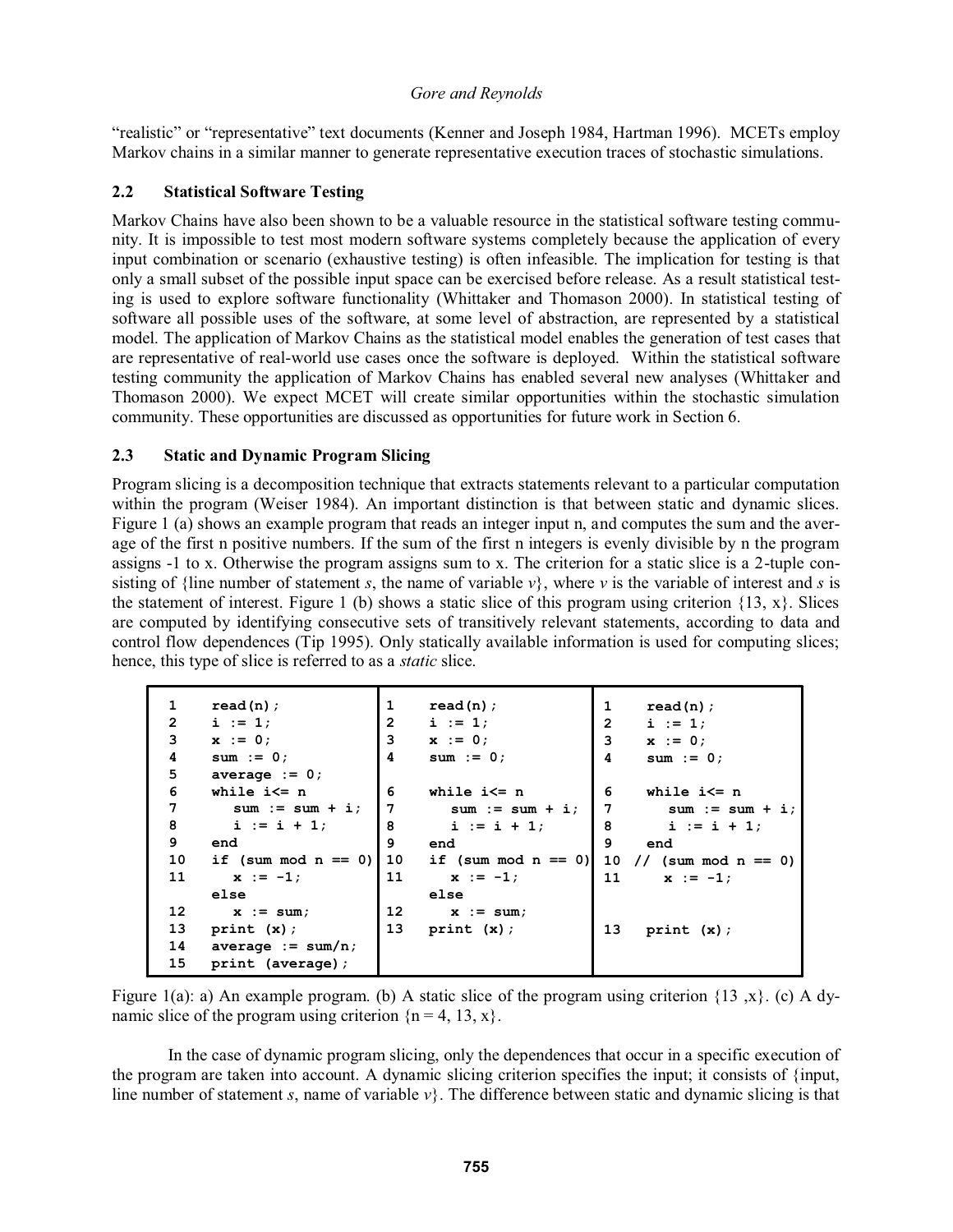dynamic slicing assumes fixed input for a program, whereas static slicing does not make assumptions regarding the input. Figure 1(c) shows a dynamic slice of the program in Figure 1(a) using the criterion  $\{n =$ 4, 13,  $x$ }. Note that for input n = 4, the assignment x := sum is executed, and the assignment x := -1 is not executed. The "if (sum mod  $n = 0$ )" branch of statement 9, and statement 10 in Figure 1(a) is omitted from the dynamic slice because the assignment of  $x := -1$  is not executed.

It is beneficial to distinguish between a dynamic program slice and an execution trace. An execution trace includes each execution of a statement, in the order the statements are executed, for a specified input to the program *i*. Within an execution trace most statements are included multiple times since most statements in a program are executed multiple times. In contrast, a dynamic program slice only contains one entry for each statement in the program that is relevant to the computation specified by the dynamic program slicing criterion. A dynamic program slice can be described as the intersection of a static program slice given the slicing criterion and an execution trace for the input specified in the dynamic program slicing criterion.

 Previous researchers have used static and dynamic program slicing separately and in combination to enable program debugging. In debugging, one is often interested in a specific execution of a program that exhibits anomalous behavior, which in part matches our goal of exploring the behavior of a stochastic simulation. Dynamic slices are particularly useful here, because they only reflect the actual dependencies of that execution, resulting in smaller slices than static ones (Korel and Rilling 1997).

# **3 MARKOV CHAIN EXECUTION TRACES**

When a behavior is first observed in a stochastic simulation, the prospect of exploring and then explaining that behavior can be daunting. Most users apply debugging techniques mentioned earlier, such as classic debuggers (Eclipse Foundation 2010), partially automated debuggers (Duccasse 1999), and fault localization tools (Jones and Harrold 2005) to identify program statements that lead to the behavior. The process is time-consuming and cumbersome due to the mismatch of the stochastic behaviors of simulations and the assumption of deterministic behavior in the existing tools. We realized that a research artifact that could automatically generate execution traces that were *representative* of an observed sample of executions was needed. Thus, Markov chain execution traces (MCETs) were born. MCETs enable an improved solution to the stochastic simulation – dynamic program slicing problem when evaluated against new and existing methods. The MCET approach is not computationally intensive because the number of execution trace samples required to create a MCET is relatively small. Efficiency of the MCET approach to computing a dynamic program slice compared to existing approaches is evaluated and discussed in Section 5.

# **3.1 Generating a Markov Chain of Execution Traces**

The method for generating MCETs is a straightforward application of modeling a sample of execution traces with Markov Chains. Generating a MCET assumes a stochastic simulation, an input *i* to the simulation and an integer *n*, where *n* specifies the number of execution traces samples to generate. Next, the stochastic simulation is executed *n* times with input *i.* For each execution, the execution trace is stored. Once all *n* executions are completed and the corresponding execution traces are stored, the Markov chain is formed. Recall a Markov chain is a set of *n* states, *S*, and a *n* x *n* matrix of transition probabilities, *P*. Each unique statement in the observed execution traces is a state in the Markov chain. For example, the program in Figure 1 would result in at most 15 states in the Markov Chain because there are only 15 unique statements in the program. Next, the probability matrix is created using the sequence of statements in the *n* observed execution traces. Each entry,  $p_{ij}$ , in the matrix *P* represents the frequency with which the statement represented by state  $s_j$  immediately follows the statement represented by state  $s_j$  in the ob-

served execution traces. The Markov chain of the sampled execution traces has the following properties:

- 1. Each statement observed in the sample of execution traces is represented.
- 2. States transition from one to another with the same probability observed in the sample of execution traces.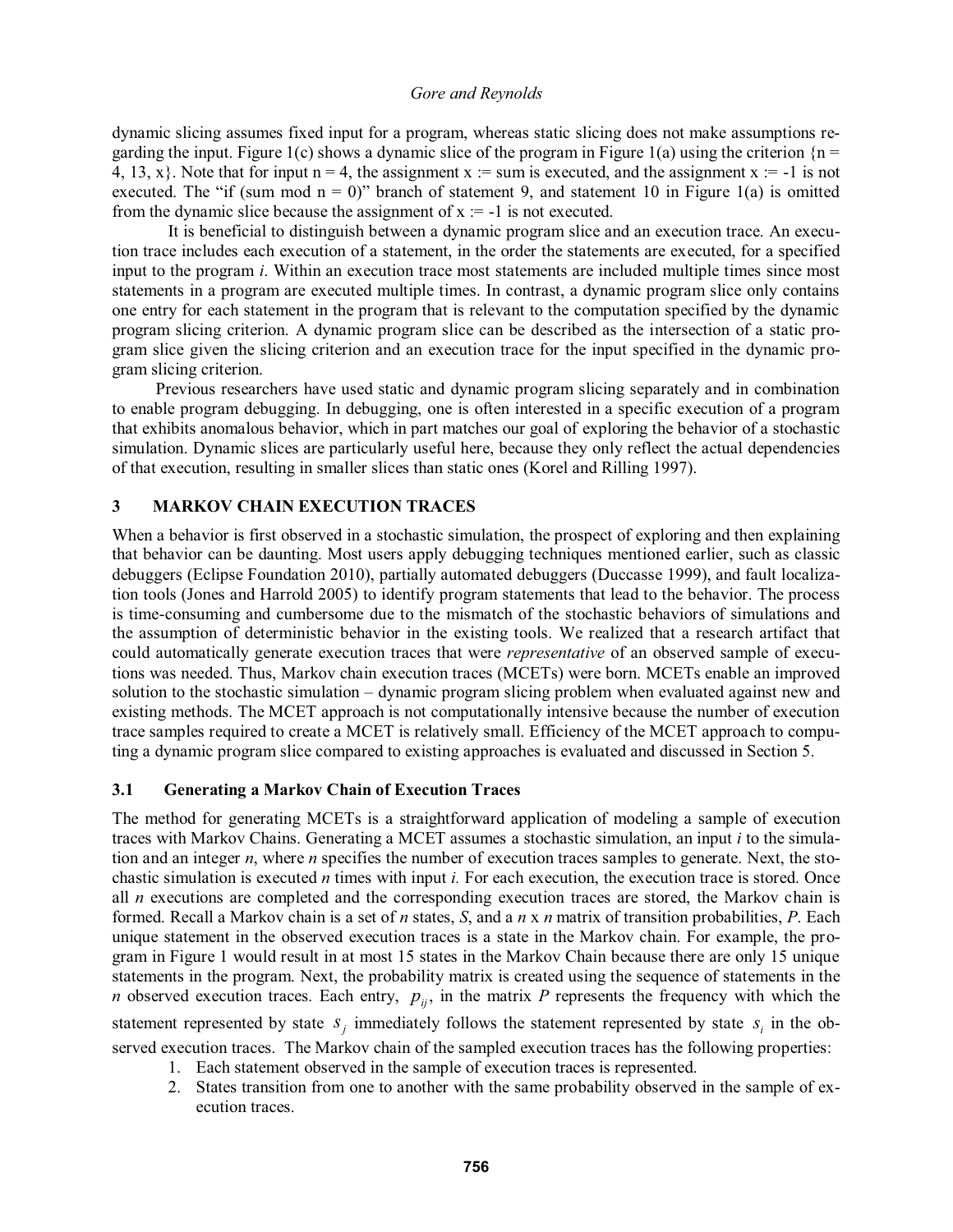3. The transition from one state,  $s_i$ , to another state,  $s_j$  only depends on  $s_i$ , not any other state.

 Next, we describe simulating a trajectory through the MCET to generate *representative* execution traces.

# **3.2 Simulating a Trajectory through the MCET**

Assuming the construction of the MCET, simulating a trajectory as described in the following steps results in a representative execution trace (RET).

- 1. The median length, *l*, of the *n* sampled execution traces is computed.
- 2. The trajectory begins at the start state of the Markov chain. The start state is the statement which begins each execution trace of the observed samples. The statement represented by the start state is added to RET.
- 3. The next state,  $s_j$ , is chosen at random from the states connected to the current state,  $s_j$ , using the probability transitions in matrix *P*. The statement represented by  $s_j$  is added to RET.
- 4. Step 3 is repeated until  $|RET| = l$  or an end state, an  $s_i$  with no outgoing edges is reached.

 The resulting RET is referred to as *representative* due to its length and the three properties of the MCET driving the creation of the RET. The properties guarantee that every statement in the observed execution traces can be included in the RET. Furthermore, due to the nature of the transition probabilities in the MCET the order of statements and control-flow structure in the RET reflects the order of statements and structure in the observed execution traces. Finally, statements from most of the observed execution traces are included in the RET because each transition in the generating process only depends on the current statement. Because the length of the RET is bounded by *l*, the algorithm terminates and the RET has the median length of the observed traces or reflects the termination of an observed trace.

# **4 MEASURES AND METHODS**

We begin by presenting new measures for evaluating the effectiveness of approaches to the stochastic simulation  $-$  dynamic program slicing problem. Following that, we present alternative methods for addressing the problem, including one that uses MCETs and RETs.

# **4.1 Measures for the Stochastic Simulation - Dynamic Program Slicing Problem**

The program in Figure  $2(a)$  highlights the stochastic simulation  $-\frac{1}{2}$  dynamic program slicing problem. The program is not meant to be representative of a real stochastic simulation, but to demonstrate the problem.

|                                  | read(n);                              |                | read(n);                   |                | $read(n)$ ;                         |
|----------------------------------|---------------------------------------|----------------|----------------------------|----------------|-------------------------------------|
| $\overline{2}$<br>$\overline{3}$ | $x := 0$<br>rand := $randNum(0, 1)$ ; | $\overline{2}$ | $x := 0;$                  | 2<br>3         | $x := 0;$<br>rand := randNum(0, 1); |
| 4                                | if $(rand >= .998 & g)$               |                | $(rand >= .998 %$          | $\prime\prime$ | $(rand >= .998 & g)$                |
|                                  | rand $\le$ .999)                      |                | rand $\leq$ .999) == false | $\prime\prime$ | rand $\leq$ .999) == true           |
| 5                                | $x := \text{rand } +n$ ;              |                |                            | 5              | $x := \text{rand } +n$ ;            |
|                                  | else                                  |                |                            |                | else                                |
| -6                               | $x := n$ ;                            | 6              | $x := n$ ;                 |                |                                     |
|                                  | $print(x)$ ;                          |                | print(x);                  | 7              | $print(x)$ ;                        |

Figure 2: (a) A stochastic program. (b) One possible dynamic slice of the program using criterion  ${n=13,7,x}$ . (c) Another possible dynamic slice of the program using the same criterion.

From the user's point of view the behavior of the example program in Figure  $2(a)$  is stochastic. Figures 2(b) and 2(c) show the two possible dynamic program slices using criterion  $\{n = 13, 7, x\}$  for the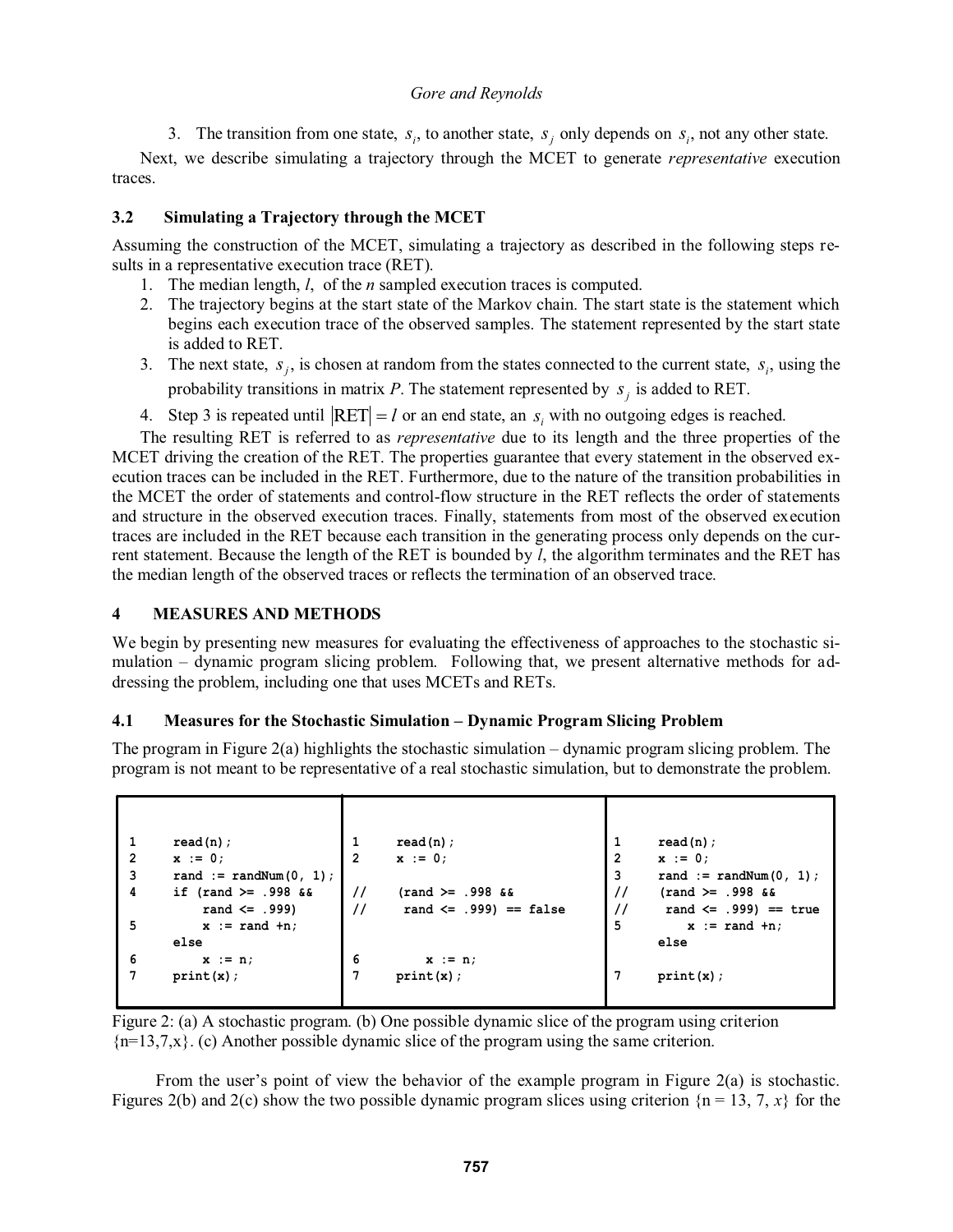program in Figure 2(a). Figure 2(b) shows the dynamic program slice, when the random number generator does not generate a number between .998 and .999. Figure 2(c) shows the dynamic program slice when the random number generator does generate a random number between .998 and .999. Assuming a uniform random number generator the dynamic program slice for the program in Figure 2(a) is the program slice shown in Figure 2(b) approximately 99.9% of the time and the program slice shown in Figure 2(c) 0.1% of the time. When 2(b) is executed, statements 1, 2, 4, and 6 are relevant to the output value of *x* in statement 7. However, when  $2(c)$  is executed, statements 1, 2, 3, 4 and 5 are relevant to the output value of *x* in statement 7. Current methods and measures of relevance are unable to capture this.

A continuous measure of the relevance of a program statement  $s$  to a variable  $v$  in line number  $l$  can be proposed to evaluate how well new and existing approaches address this problem. Each execution,  $x(i)$ , of a stochastic simulation can be considered a Bernoulli trial *Y* such that: if *s* is relevant to the computation of *v* in line number *l* in the execution  $x(i)$ ,  $Y = I$  and if *s* is not relevant to the computation of *v* in line number *l, Y=0*. Thus for each execution  $x(i)$ , *s* is relevant to the computation of *v* in line number *l* with probability *p*. For a set of *N* executions an unbiased estimator  $\hat{p}$ , of the probability that statement *s* is relevant to the computation of *v* in line number *l* for program *x* with input *i*  $\#$  of  $x(i)$  where *s* is relevant to *v* in line number *l*. Let *T* be the complete set of statements in the source *N*

code of program  $x$ , the *total relevance* in  $x(i)$ , given  $v$  and  $l$  is the sum of the relevance,  $\rho_k^{\hat{}}$ , of all the

statements  $t_k \in T$ ; symbolically this is:  $\sum_{k=1}^{\lvert T \rvert} \hat{p}$ *k*  $k=1$  $\sum_{k=1}^{|T|} p_k$ .

Using the continuous definition of relevance and the definition of total relevance for a program *x*, given an *i*, *v* and *l*, *cumulative relevance* and *expected relevance* can be defined. Let *S* be the set of statements returned by the slicing tool,  $s_j$  be a statement in *S* and  $\hat{p}_j$  be the estimate of the probability that  $s_j$ is relevant to the computation of interest. The *cumulative relevance* of *S* is the sum of the  $\hat{p}_i$  of all  $s_i \in S$  $\stackrel{\scriptscriptstyle\wedge}{p}_j$  $\sum$ 

divided by the total relevance for the program ; symbolically the cumulative relevance is:  $j = 1$ 

> *p j*  $j = 1$  $\sum$

 $\int$ *S* .

The *expected relevance* of *S* is the sum of the  $\hat{p}_i$  of all  $s_i \in S$ ; divided by the cardinality of S; symboli-

 $\sum_{k=1}^{|T|} \hat{p_k}$ 

.

cally the expected relevance is:

Cumulative and expected relevance are strongly related to the recall and precision measures employed in information retrieval method evaluations (Baeta-Yates and Riberio - Neto 1999). In the information retrieval community a recall score of 1.0 means that the set of search results includes all the results relevant to a query, however, recall does not measure how many of the search results were not relevant to the query. Similarly, a cumulative relevance score of 1.0 means all the statements in the program *x* that are relevant to the behavior are included in *S*, but does not measure how many statements included in *S* are not relevant to the behavior.

A precision score of 1.0 means that every result in the set of returned search results is relevant to the search query, however, precision does not measure how many relevant search results were not returned. Similarly, an expected relevance score of 1.0 means each statement included in *S* is relevant to the behavior but does not measure how many relevant statements were not included in *S* (Baeta-Yates and Riberio Neto 1999).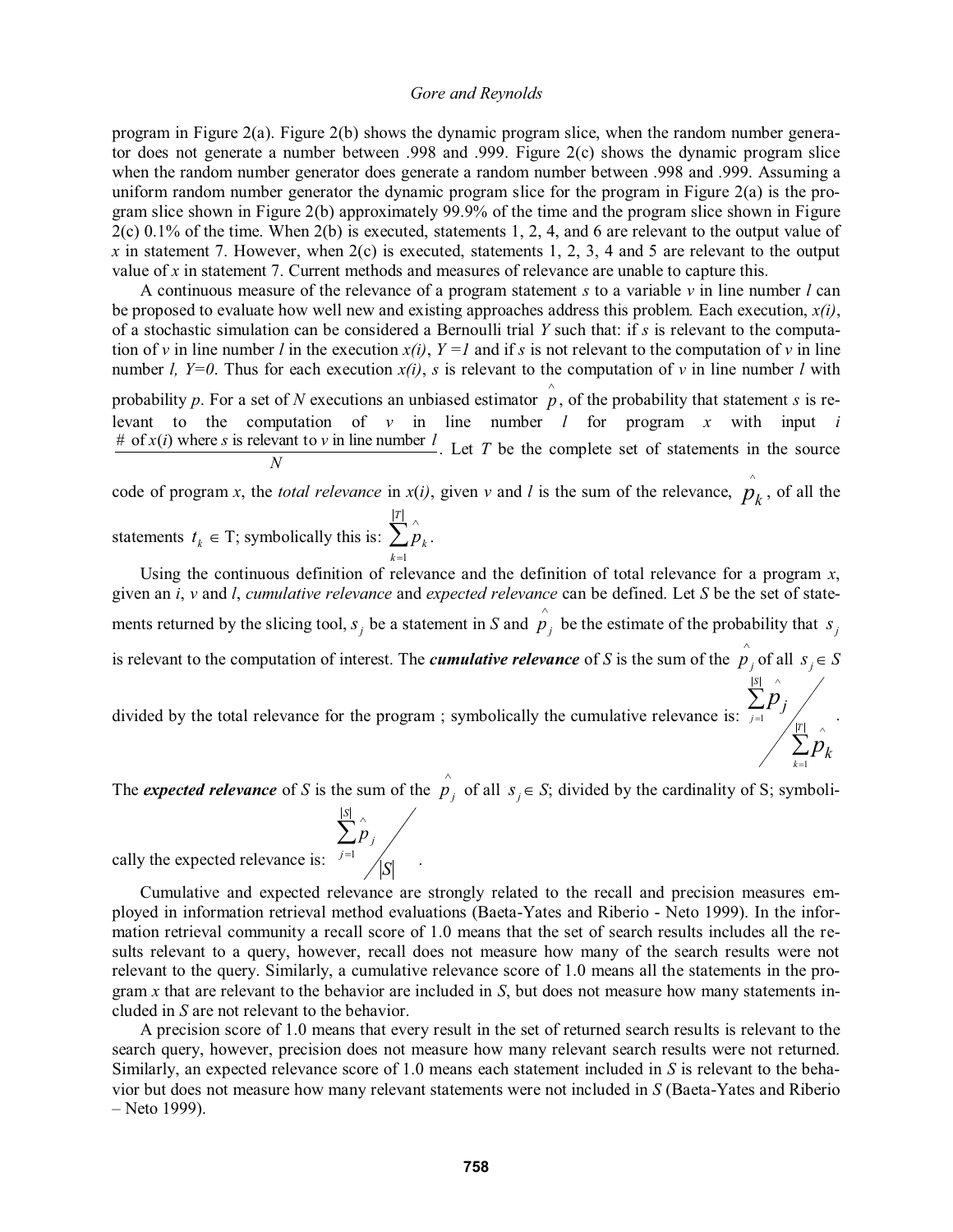These measures will be used to define effectiveness in the evaluation of the new and existing approaches to the stochastic simulation dynamic program slicing problem for three published stochastic simulations. Next, these approaches and how each relates to the program in Figure 2 are presented.

# **4.2 Static Program Slice Method**

The static program slice method is a commonly used approach to dynamic program slicing employed in debugging tools. The method returns the set of statements *S* that are included in a static program slice of the simulation. Given the program in Figure 2, a static program slice would result in statements  $\{1, 2, 3, \ldots\}$ 4, 5, 6} being included in the set of statements, *S*. The method is implemented using the Kaveri static program slicing tool (Jayaraman, Ranganath and Hatcliff 2005).

# **4.3 Single Dynamic Program Slice**

The single dynamic slice method is another commonly used approach to dynamic program slicing employed in existing debugging tools. The method returns the set of statements *S* that are included in a single dynamic program slice of the simulation. Given the program in Figure 2, a single dynamic program slice would result in statements {1, 2, 4, 6} being returned if rand is not between .998 and .999 or the statements {1, 2, 3, 4, 5} if rand is between .998 and .999 being returned. The method is implemented using the JSlice dynamic program slicing tool (Wang 2007).

# **4.4 Set-union of Dynamic Program Slices Method**

The set-union of dynamic program slices method employs *n* execution traces of the simulation for a specified input *i*. The set of execution traces is:  $ET = \{et_1, \ldots et_i, \ldots et_n\}$ . A static program slice of the simulation, *SPS*, is also computed. For each execution trace in ET,  $et_i$ , the set of statements common to  $et_i$  and *SPS* is computed; this is  $dps_i$ , the dynamic program slice for  $et_i$ . The result is,  $DPS = \{dps_1, ..., dps_i, ...dps_n\}$ , a set of dynamic program slices that corresponds to each respective entry in *ET*. The set-union of dynamic program slices method computes a set *S* by removing the union of all unique program statements included in *DPS*. Given the program in Figure 2, the method returns statements  $\{1, 2, 3, 4, 5, 6\}$ . It is implemented using the JDI libraries (Java 2010) and the Kaveri static program slicing tool (Jayaraman, Ranganath and Hatcliff 2005).

# **4.5 Set-intersection of Dynamic Program Slices**

The set-intersection of dynamic program slices method employs *n* execution traces of the simulation for a specified input *i*. The set of execution traces is:  $ET = \{et_1, ...et_i, ...et_n\}$ . A static program slice of the simulation, *SPS*, is also computed. For each execution trace in ET,  $et_i$ , the set of statements common to  $et_i$  and *SPS* is computed; this is  $dps_i$ , the dynamic program slice for  $et_i$ . The result is  $DPS = \{dps_1, ..., dps_i, ...dps_n\}$ , a set of dynamic program slices that corresponds to each respective entry in *ET*. The set-intersection of dynamic program slices method computes a set *S* by removing the intersection of all program statements in *DPS*. Given the program in Figure 2, the method returns statements {1, 2, 4}. It is implemented using the JDI libraries (Java 2010) and the Kaveri static program slicing tool (Jayaraman, Ranganath and Hatcliff 2005).

# **4.6 Markov Chain Execution Trace (MCET) Method**

The MCET method employs *n* execution traces of simulation for a specified input *i* to form a MCET and generate a RET. The MCET Method extracts each unique statement from the RET and includes these statements in the set of statements, *S*, returned by the method. Given the program in Figure 2, the method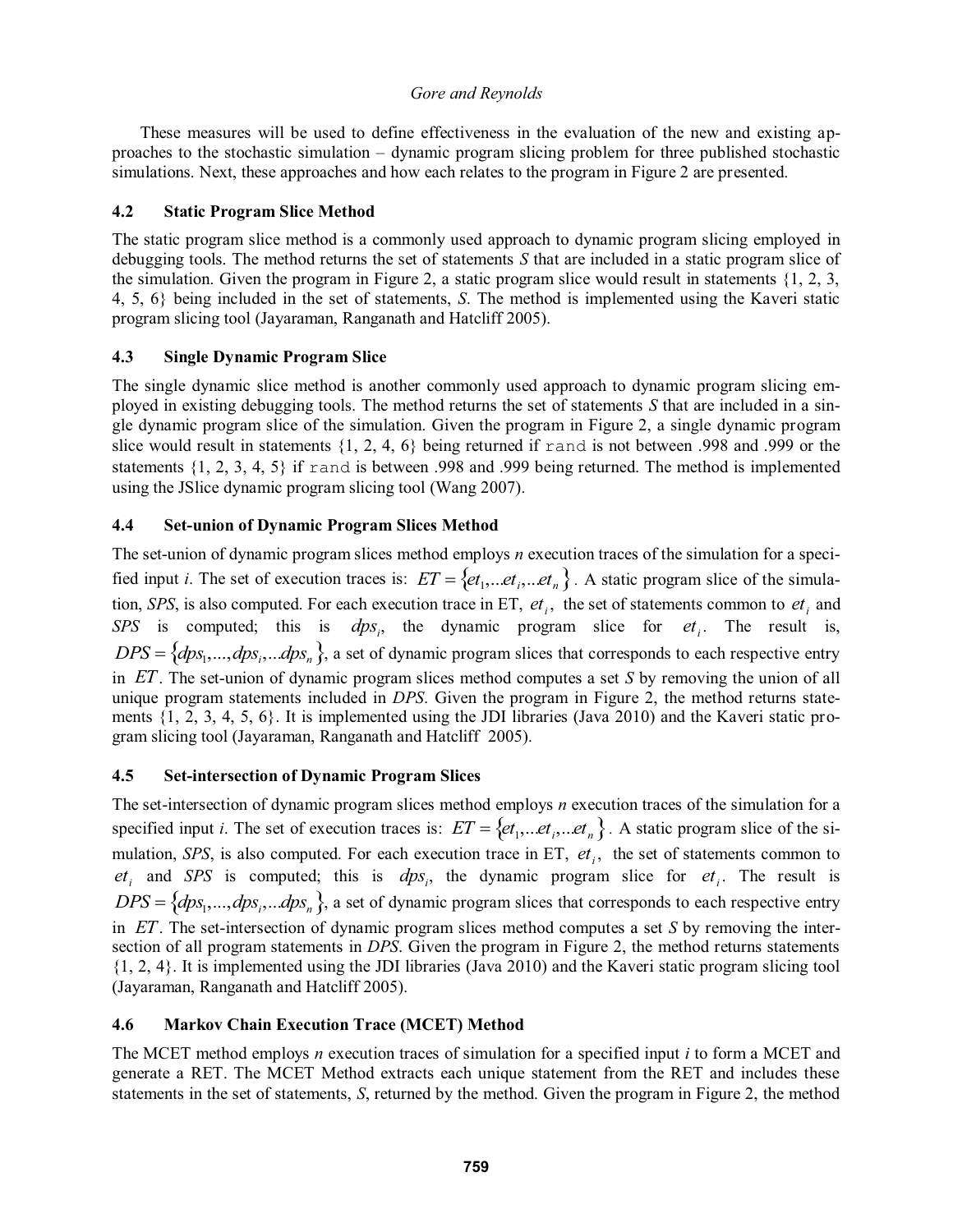could return several sets of statements including  $\{1,2,4,6\}$ ,  $\{1,2,3,4,6\}$ ,  $\{1,2,3,4,5\}$  and  $\{1,2,4,5\}$ . It is implemented using the Java JDI libraries (Java 2010), Kaveri static program slicing tool and the Indus static analysis libraries (Jayaraman, Ranganath and Hatcliff 2005).

# **5 EVALUATION**

In order to evaluate the effectiveness and efficiency of the approaches in Section 4 to the stochastic simulation – dynamic program slice problem we performed an evaluation using three published stochastic simulations. This section describes the evaluation and presents the results and the analysis of it.

# **5.1 The Dunham SEIR Disease Spread Simulation**

The Dunham simulation predicts disease spread by modeling interactions on a 2-D torus. At each time step, infectious individuals in proximity to susceptible individuals within a specified radius spread their infection with a given probability (Dunham 2005). The predictions of the simulation for a population of size 100 for a period of 100 days is evaluated.

# **5.2 Queueing Simulation**

Examples from queueing theory are pervasive throughout modeling and simulation (Law and Kelton 2000). The following queueing simulation is used in the evaluation: A finite population of customers arrive to a set of first in, first out (FIFO) service stations. Each service station is equipped with a queue. The arrival rate of each customer and the assignment of a customer to a service station are uniformly distributed. Each customer is also assigned a uniformly distributed required service time. If too many customers are in the queue to which a customer is assigned, the customer may choose not to join the queue and leave without being serviced. If the customer has already joined the queue but has been waiting too long for service, the customer may choose to leave the queue without service or join the queue for another service station. Given this model the average wait time for 100 customers is evaluated (Allen 1990).

# **5.3 Self-Driven Particle Simulation**

In the self-driven particle simulation particles interact on a 2-dimensional torus according to a simple rule. Particles move at a constant speed, and their orientation is set to be the average orientation of all particles within an interaction radius plus a random term. Under most parameterizations particles form clusters given the set of rules. The median number of particles in a cluster is evaluated (Phet 2010).

# **5.4 The Variables and Measures**

The evaluation manipulated one independent variable: the method used to compute the dynamic program slice. Each of these methods is described in Section 4. To compare these methods we use two dependent variables: effectiveness and efficiency. To evaluate effectiveness we use the harmonic mean, or  $F_1$  measure of cumulative relevance and expected relevance. The  $F_1$  measure equally weights expected relevance and cumulative relevance and is commonly used in the information retrieval community to combine recall and precision (Baeta-Yates and Ribeiro-Neto 1999). Formally, the  $\dot{F}_1$  measure is:

2\* *cumulative relevance* \* *expected relevance c*  $\overline{c}$   $\overline{c}$   $\overline{c}$   $\overline{c}$   $\overline{c}$   $\overline{c}$   $\overline{c}$   $\overline{c}$   $\overline{c}$   $\overline{c}$   $\overline{c}$   $\overline{c}$   $\overline{c}$   $\overline{c}$   $\overline{c}$   $\overline{c}$   $\overline{c}$   $\overline{c}$   $\overline{c}$   $\overline{c}$   $\overline{c}$   $\overline{c}$   $\overline{c}$   $\overline{c}$   $\$ 

each presented method. Time is measured in wall clock seconds and includes both computation and I/O.

# **5.5 Experimental Design and Analysis Strategy**

Each method is run for each stochastic simulation yielding a set of statements *S* representing the dynamic program slice for the behavior of interest. For the three methods that employ a set of execution traces to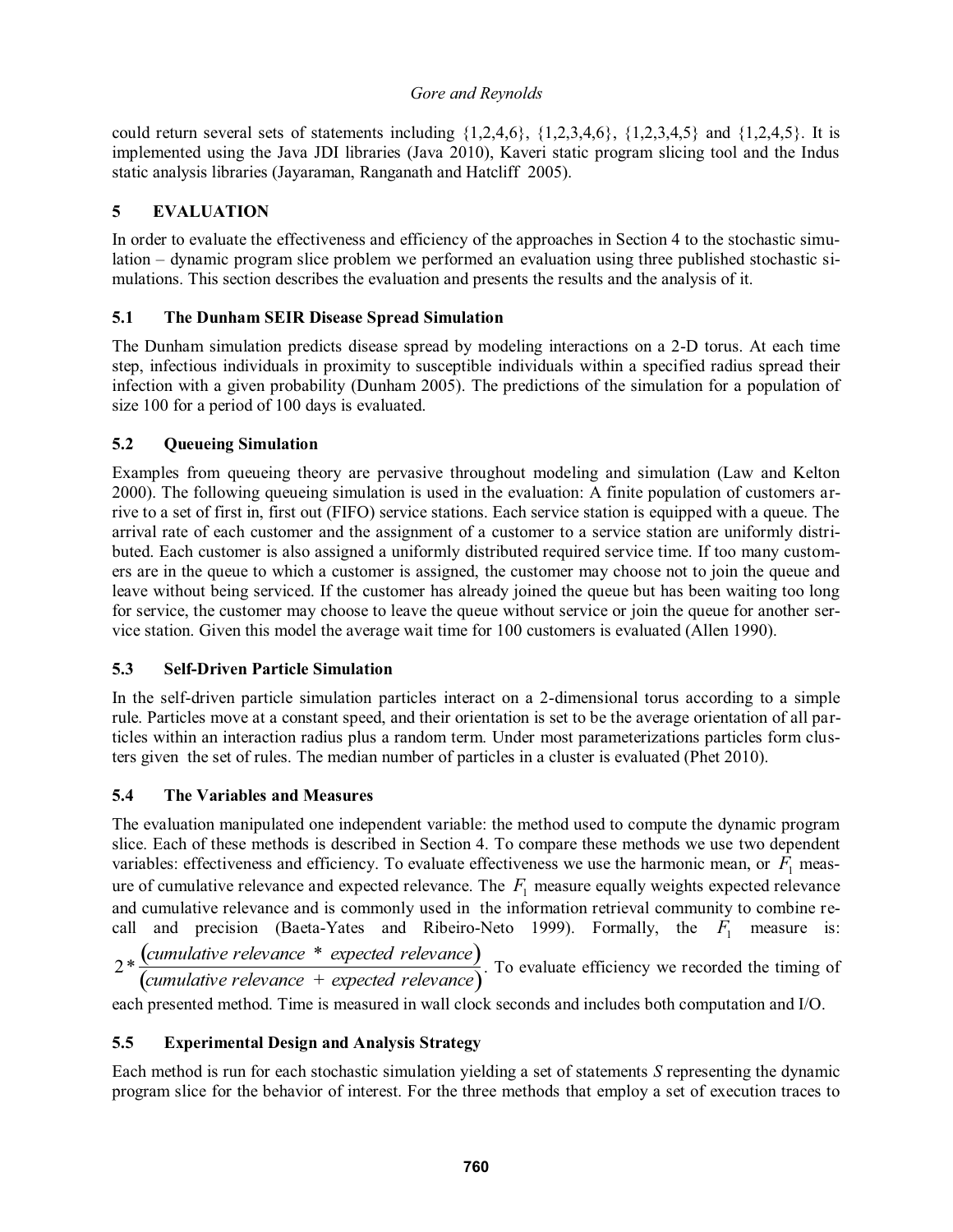compute *S*, *n*=10 execution traces are used. The expected and cumulative relevance for the *S* returned by each method is calculated using a *monte-carlo function*. The monte-carlo function is constructed by running each stochastic simulation many times and computing the frequency with which each statement in the simulation source code is relevant to the behavior of interest. The Monte-Carlo function appeals to the law of large numbers to accurately compute the relevance of each statement in the source code (Berg 2004). For this evaluation each simulation was run 1,000 times to create the monte-carlo function. The number 1,000 was chosen due to our familiarity with the structure of the simulation and the relevance of the statements within the simulation. Due to the existence of pathological examples it is impossible to specify a number large enough to guarantee proper construction of a monte-carlo function for all stochastic simulations. However, based on stochastic simulations we have observed in practice most monte-carlo functions can be constructed using  $\leq 10,000$  simulations runs.

### **5.6 The Evaluation Results and Analysis**

The results of the evaluation concerning the effectiveness dependent variable are presented in Table 1 and Figure 3. In Table 1 the cumulative relevance and expected relevance for each approach, for each stochastic simulation is recorded. The results in Figure 3 depict the  $F<sub>1</sub>$  measure computed from the data in Table 1. Overall, Figure 3 shows that the static program slice method is the least effective. This is expected. The static program slice method employs conservative analysis resulting in a set of statements that has perfect cumulative but poor expected relevance. This is due to the inclusion of many statements that while relevant to the behavior of interest for some input are not relevant to the behavior for the specified input.

| <b>Cumulative Relevance, Expected Relevance</b> | <b>Dunham SEIR</b> | <b>Queueing Sim.</b> | <b>S.D. Particle</b> |
|-------------------------------------------------|--------------------|----------------------|----------------------|
| MCET method                                     | 0.9886, 0.9475     | 0.9487, 0.9507       | 0.9633, 0.9541       |
| Set-intersection dynamic program slice method   | 0.9306, 1.0000     | 0.6076, 1.0000       | 0.9028, 1.0000       |
| Set-union dynamic program slice method          | 1.0000, 0.9045     | 0.9990, 0.9031       | 0.9851, 0.7591       |
| Dynamic program slice method                    | 0.9334, 0.9999     | 0.7688, 0.9812       | 0.9013, 0.9987       |
| Static program slice method                     | 1.0000, 0.4136     | 1.0000, 0.7053       | 1.0000, 0.4597       |

Table 1: The cumulative and expected relevance of each method for the stochastic simulations.

For two of the three simulations (The Dunahm SEIR and Self-driven Particle) both the single dynamic program slice and the set-intersection dynamic program slice method perform well. This is due to a path in the simulation that is followed with high probability and touches most of the statements relevant to the behavior of interest. As a result the single dynamic program slice and the set-intersection dynamic program slice methods are likely to capture the statements along this high probability path. Since these statements are along a high probability path, the expected relevance of these statements is high. Also, since the path touches most of the relevant statements in the source code, the cumulative relevance is high. However, when a simulation contains several equally likely paths, as the Queueing simulation does, the dynamic program slice and set-intersection dynamic program slice method cannot have high cumulative relevance. Instead, the set-union dynamic program slice method is likely to uniformly sample all paths, yielding a set of statements with high cumulative and expected relevance.

 The MCET method is the most effective approach for each of the simulations. The success of the MCET Method is due to the use of Markov Chains to generate representative execution traces that balance the approaches used in the set-intersection dynamic program slice method and the set union dynamic program slice method. By generating representative execution traces the MCET method is able to include statements with high relevance from the different sampled executions. These properties are reflected through the cumulative and expected relevance measures of the MCET method for each of the three simulations. While the MCET method does not outperform the other methods in either measure, the evenly weighted harmonic mean of the two measures, the  $F_1$  measure, outperforms all the other methods. The complete efficiency results for the three stochastic simulations can be found in (Gore 2010). In summary,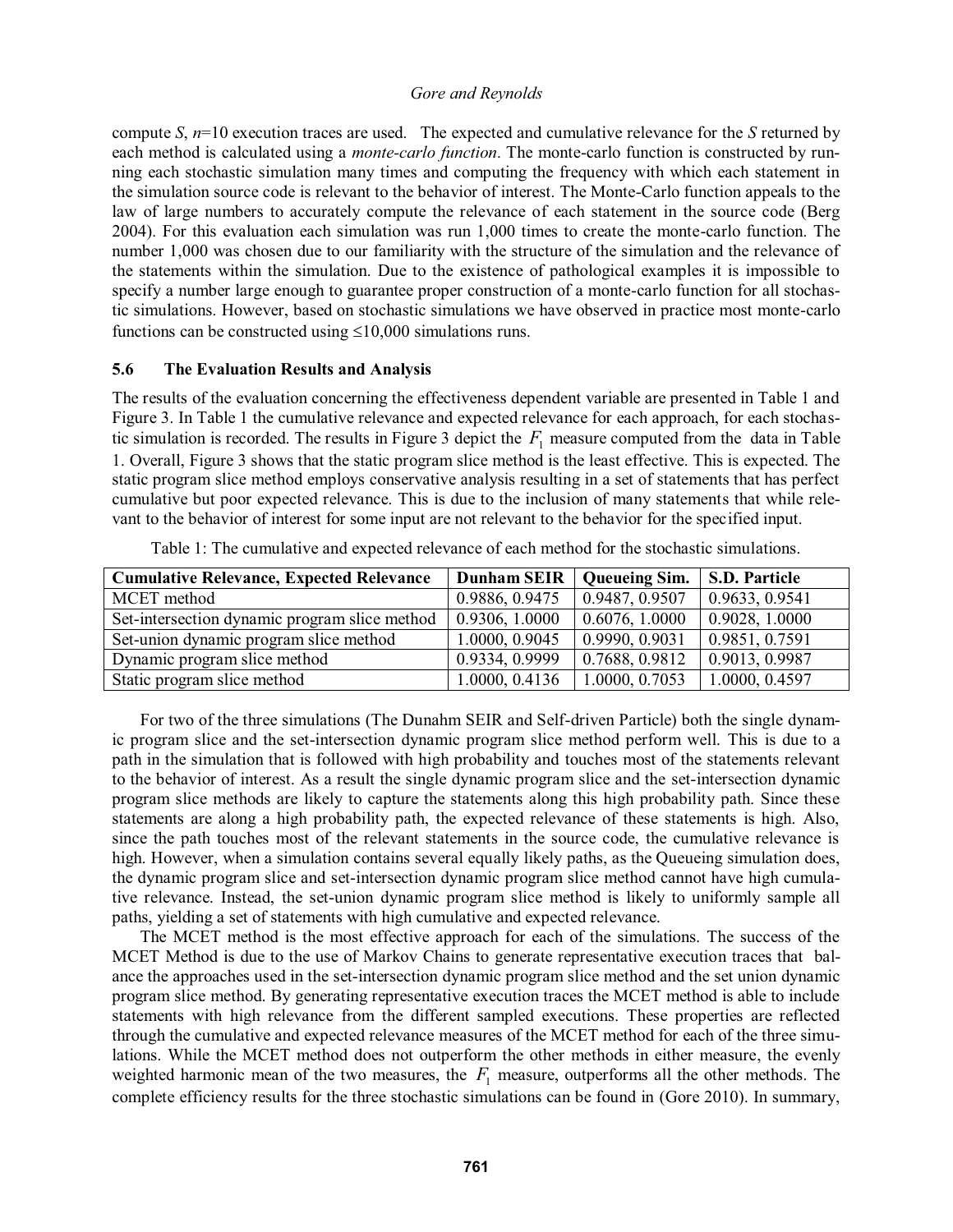the dynamic program slice method is the most efficient method, followed by the static program slice method which is  $\sim$ 5x slower. The use of sampling decreases the efficiency of the three new approaches causing each to be  $\sim$ 10x slower. Given these results the dynamic program slice method appears to be an effective and efficient solution to the dynamic program slicing  $-$  stochastic simulation problem. The method's effectiveness closely approaches the effectiveness of the leading solution, the MCET method for two of the three simulation and it is  $~10x$  faster than the MCET method. However, the evaluation results of the dynamic program slicing method are misleading.



Figure 3: The  $F_1$  measure of each method for the stochastic simulations.

First, the choice of stochastic simulations favors the dynamic program slice method. As discussed earlier, two of the three simulations in the evaluation contain a path that is followed with high probability. As a result, a single dynamic program slice is likely to capture statements along that path yielding a very effective, very efficient solution. However, if more simulations without high probability paths, simulations similar to the Queueing simulation, had been included the dynamic program slice method would appear less effective. While the method works well for simulations with high probability paths it is not an effective general purpose approach to computing dynamic program slices for stochastic simulations.

Second, the evaluation of efficiency only includes computation and I/O time. It does not include the *user time*, the amount of time a user would spend using the resulting set either directly or indirectly (through the use of a tool employing the approach). Since the MCET method computes the most effective dynamic program slice for each simulation it is the only tool that minimizes user time. The tradeoff between computation and I/O time and user time is well established in the simulation community. Most simulation optimization algorithms require exponential computational time to minimize or maximize a given function but require minimal user time (Fu 2002). This property makes these algorithms effective and popular in practice. We expect it to make the MCET method effective and popular as well.

Furthermore, the decrease in efficiency for the MCET method is bounded by the number of samples, *n*, used in the method. A user (or tool) that employs the methods can reduce *n* to improve efficiency and still gain some effectiveness over existing approaches. Given this reasoning, the MCET is the leading approach to computing dynamic program slices in stochastic simulations.

# **6 CONCLUSION**

Simulation has become the tool of scientific analysis under circumstances where it is infeasible or impractical to study a system directly (Whipple 1996, Arthur 1999, Elderd, Dukic and Dwyer 2006). Everyday policy debates involving stochastic simulations raise the perfectly legitimate question of whether decision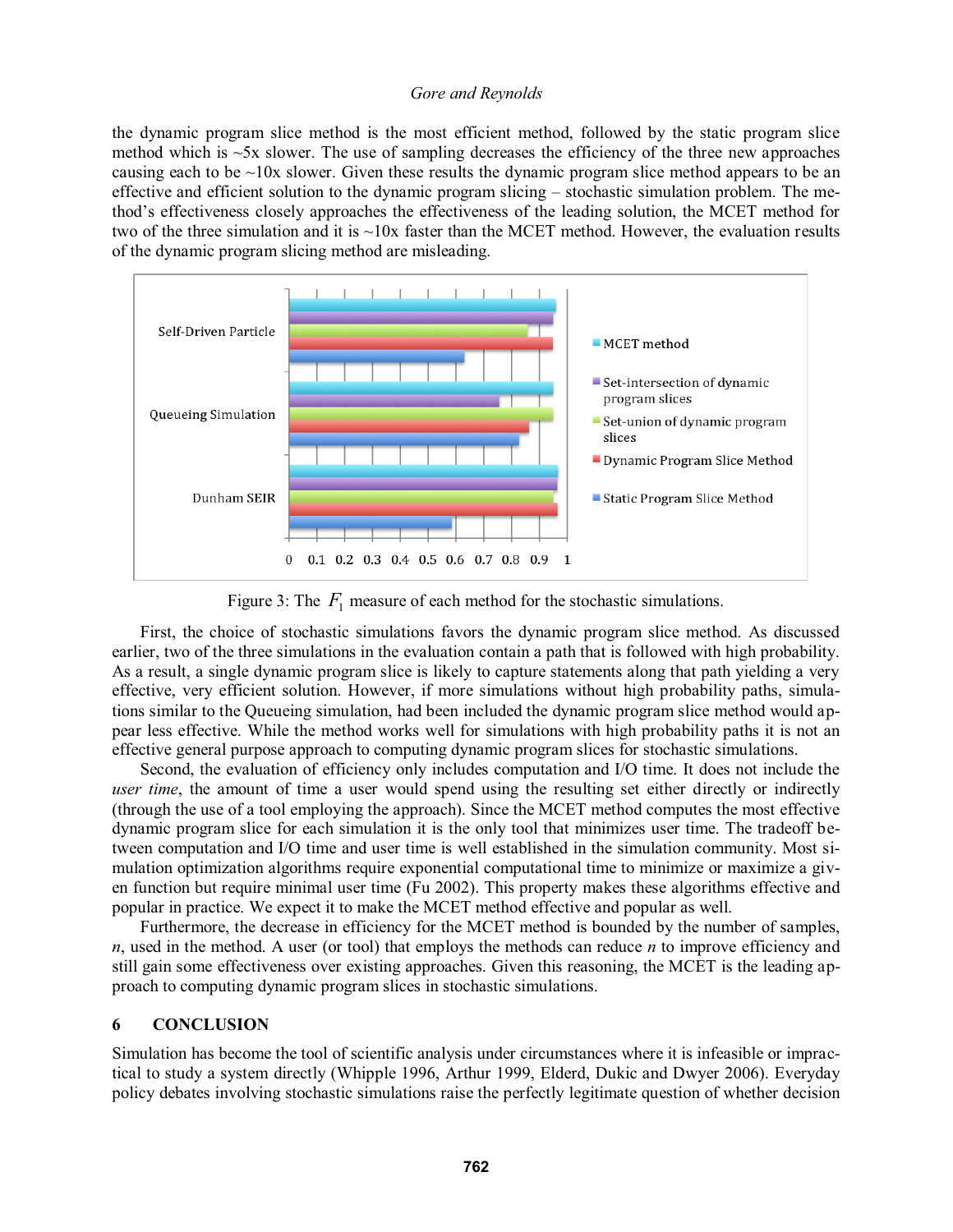makers can use simulation-based predictions with confidence. How can policy makers make informed decisions involving billions of dollars and millions of people in confidence when methods, measures and tools to explore these predictions are lacking? This need has motivated the design and development of MCETs.

 MCETs generate an execution trace of a stochastic simulation that is representative of a group of sampled execution traces. The execution trace is *representative* in the sense that: 1) every program statement that occurs in the observed samples has the possibility of being included, 2) the order and the control-flow structure of the statements in the execution trace reflect that of the observed samples and 3) the execution trace is likely to contain program statements and structure from most of the observed samples. We have shown that MCETs offer a more effective solution to the stochastic simulation - dynamic program slicing problem when evaluated through expected and cumulative relevance. While the MCET solution is not as efficient as existing approaches its inefficiency is bounded, it keeps expected user time at acceptable levels, and we conclude its significant improvement in effectiveness in the general case over more efficient solutions is an acceptable tradeoff for the extra computation time and I/O required.

 MCETs are a new research artifact. Thus, their utility in analyzing behaviors of stochastic simulations is an ongoing investigation. However, based on their effectiveness in our solution to the stochastic simulation - dynamic program slicing problem we expect that they will significantly improve informed analysis of stochastic simulations. In future work, we expect to demonstrate how MCETs can be employed to improve software testing methods and measures for statement and path coverage of stochastic simulations. Also, we will explore how fault localization tools, currently only applicable to deterministic programs, can be adapted to stochastic simulations by employing representative execution traces.

### **ACKNOWLEDGMENTS**

We gratefully acknowledge support from our colleagues at the University of Virginia and funding from Science Applications International Corporation (SAIC).

#### **REFERENCES**

- Allen, A. O. 1990. *Probability, statistics, and queueing theory with computer science applications*. San Diego: Academic Press Professional, Inc.
- Arthur, W. 1999. Complexity and the Economy. *Science* 284:107-109.
- Baeta-Yates, R., and B. Ribeiro-Neto. 1999. *Modern Information Retrieval*. New York: Addison-Wesley.
- Berg, A. 2004. *Markov Chain Monte Carlo Simulations and Their Statistical Analysis: With Web-based Fortran Code*. World Scientific Press: London.
- Binkley, D., and K. Gallagher. 1996. Program Slicing. *Advances in Computers*, Volume 43, ed. Marvin Zelkowitz. Academic Press San Diego, CA.
- Ducasse, M. 1999. A pragmatic survey of automated debugging. *Lecture Notes in Computer Science* 749:1-15.
- Dunham, J. 2005. An Agent-Based Spatially Explicit Epidemiological Model in MASON. *Journal of Artificial Societies and Social Simulation* 9:(1).
- Eclipse Foundation 2009. Eclipse Debugger. Available via  $\langle$ http://www.eclipse.org/> [accessed April 6, 2010].
- Elderd, B., V. Dukic and G. Dwyer. 2006. Uncertainty in predictions of disease spread and public health responses to bioterrorism and emerging diseases. *Proceedings of the National Academy of Sciences*  103(42): 15693-15697.
- Fu, M. 2002. Optimization for simulation: theory vs. practice. *Journal on Computing* 14(3): 192-215.
- Gore, R 2010. Improved Methods and Measures for Computing Dynamic Program Slices in Stochastic Simulations: Efficiency Evaluation. Available via <http://www.cs.virginia.edu/~rjg7v/mcet/> [accessed April 10, 2009].